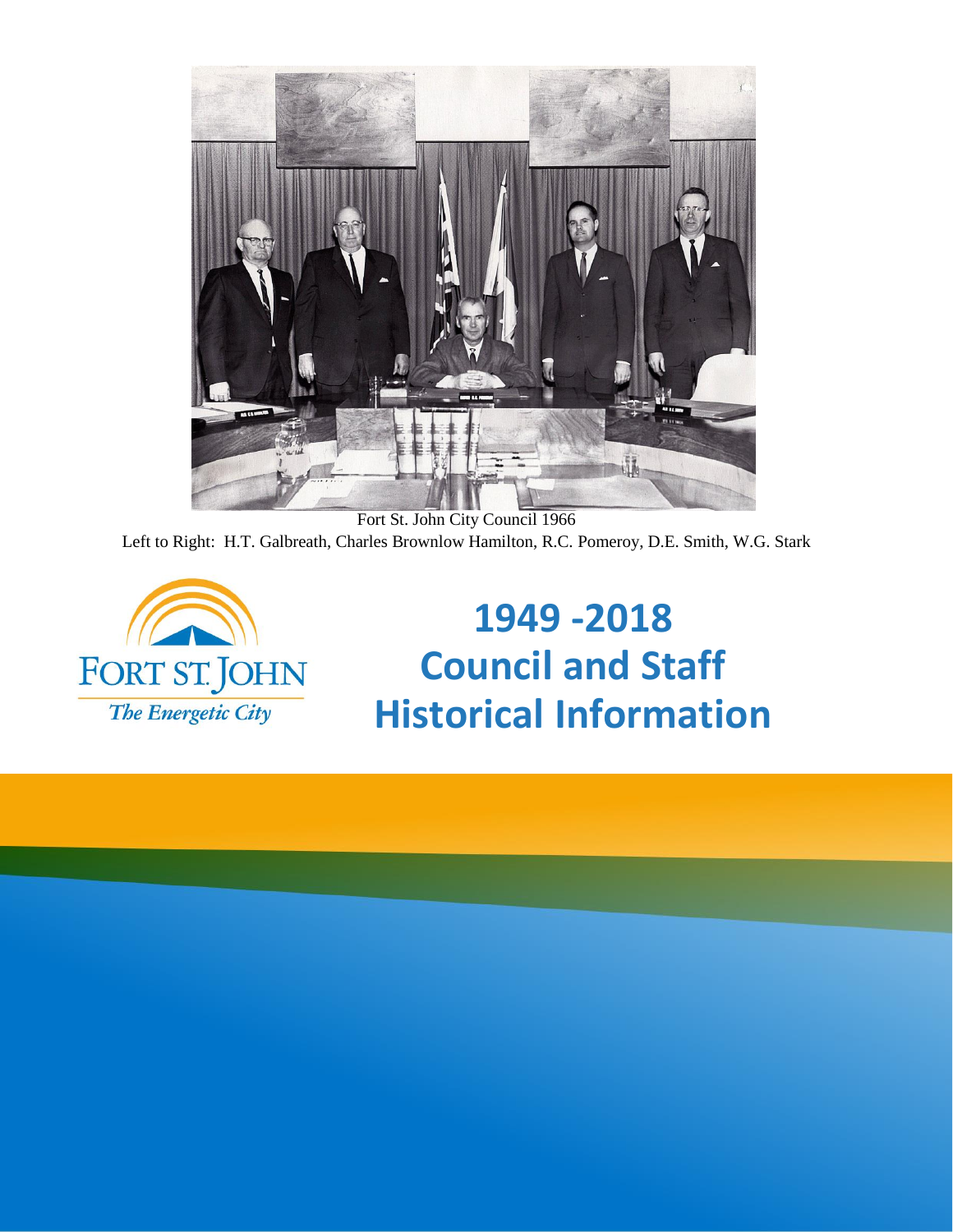

## Village of Fort St. John Incorporated December 31, 1947

| DATE/YEAR             | <b>CHAIRMAN</b>              | <b>COMMISSIONERS</b>                                                                                       | <b>CLERK</b> |  |
|-----------------------|------------------------------|------------------------------------------------------------------------------------------------------------|--------------|--|
| January 29,<br>1948   | Pickell                      | H.E. Roche, Pomeroy                                                                                        | H.A. Mason   |  |
| January 5,<br>1949    | R.C. Pomeroy                 | Cuthill, Bowes                                                                                             | H.A. Mason   |  |
|                       |                              | Minutes from January 1950 to September 1952 are missing                                                    |              |  |
| September<br>26, 1952 | Lutz                         | R.E. Duncan, Mitchell                                                                                      | Curiston     |  |
| January 3,<br>1953    | R.E. Duncan                  | Ross MacLean, Arthur<br>Hosker, Thomas Mitchell<br>and Harold Roche                                        | Curiston     |  |
| January 4,<br>1954    | <b>Thomas Mitchell</b>       | Ross MacLean, Arthur<br>Hosker, Margaret Murray,<br>Harold Roche, Marvin<br>Batchelor, Kenneth<br>Kirkwood | Curiston     |  |
|                       |                              | (Roche elected for a one<br>year term to complete R.E.<br>Duncan's term of office)                         |              |  |
| January 3,<br>1955    | <b>Thomas Mitchell</b>       | Ross MacLean, Arthur<br>Hosker, Margaret Murray<br>and Frank E. Spicer                                     | Curiston     |  |
| January 3,<br>1956    | <b>Frank Ewart</b><br>Spicer | Ross MacLean, Arthur<br>Hosker, Braden Herron,<br>John W. Baker                                            | Curiston     |  |
| January 3,<br>1957    | <b>Frank Ewart</b><br>Spicer | Arthur Hosker, George Yipp,<br>Bradin Herron, John W.<br><b>Baker</b>                                      | Curiston     |  |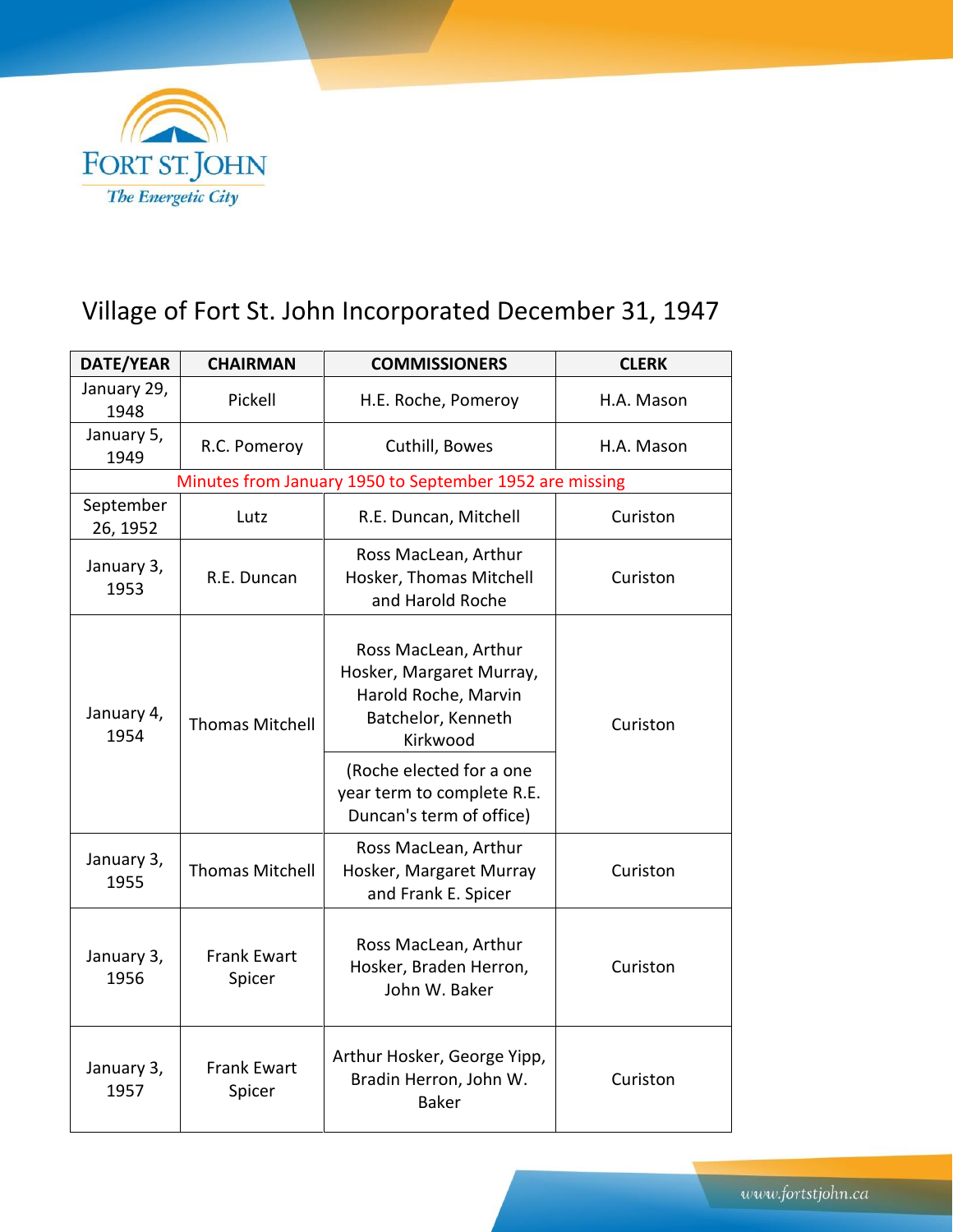| DATE/YEAR            | <b>CHAIRMAN</b>                                                                                                                 | <b>COMMISSIONERS</b>                                                                                      | <b>CLERK</b>                                                                                                           |
|----------------------|---------------------------------------------------------------------------------------------------------------------------------|-----------------------------------------------------------------------------------------------------------|------------------------------------------------------------------------------------------------------------------------|
| January 6,<br>1958   | <b>Frank Ewart</b><br>Spicer                                                                                                    | John W. Baker, Bradin<br>Herron, Arthur Hosker,<br>George Yipp                                            | Curiston                                                                                                               |
|                      | On June 12,<br>On June 26, 1958 the title<br>1958 Chairman<br>of Commissioner changed<br>was changed to<br>to Alderman<br>Mayor |                                                                                                           |                                                                                                                        |
| DATE/YEAR            | <b>MAYOR</b>                                                                                                                    | <b>ALDERMEN</b>                                                                                           | <b>CLERK</b>                                                                                                           |
| December<br>12, 1958 | <b>Frank Ewart</b><br>Spicer (two year<br>term)                                                                                 | Two Year Term: Bradin<br>Herron, George Yipp<br>One Year Term: David<br>Chiulli and Leslie Hunter         | R. V.Curiston                                                                                                          |
| January 4,<br>1960   | <b>Frank Ewart</b><br>Spicer                                                                                                    | Bradin Herron, George Yipp,<br>Dave Chiulli and John<br>Quelle                                            | R. V.Curiston                                                                                                          |
| January 3,<br>1961   | <b>Frank Ewart</b><br>Spicer                                                                                                    | Two Year Term: D.E. Smith,<br>D. Pomeroy<br>Returning: Dave Chuilli and<br>John Quelle                    | R. V.Curiston -<br>resigned on August<br>28, 1961 and<br>Laurence D. Pollick<br>was appointed on<br>September 26, 1961 |
| January 8,<br>1962   | <b>Frank Ewart</b><br>Spicer                                                                                                    | Two Year Term: C.B.<br>Hamilton, John Quelle<br>Returning: D.E. Smith and<br>D. Pomeroy                   | Laurence D. Pollock                                                                                                    |
| January 7,<br>1963   | R.C. Pomeroy<br>(Two Year Term)                                                                                                 | Two Year Term: D.E. Smith,<br>W.G Stark<br>Returning: John Quelle,<br>C.B. Hamilton                       | Laurence D. Pollock                                                                                                    |
| January 9,<br>1964   | R.C. Pomeroy                                                                                                                    | Two Year Term: Charles<br>Brownlow Hamilton, H.T.<br>Galbreath<br>Returning: D.E. Smith and<br>W.G. Stark | Laurence D. Pollock                                                                                                    |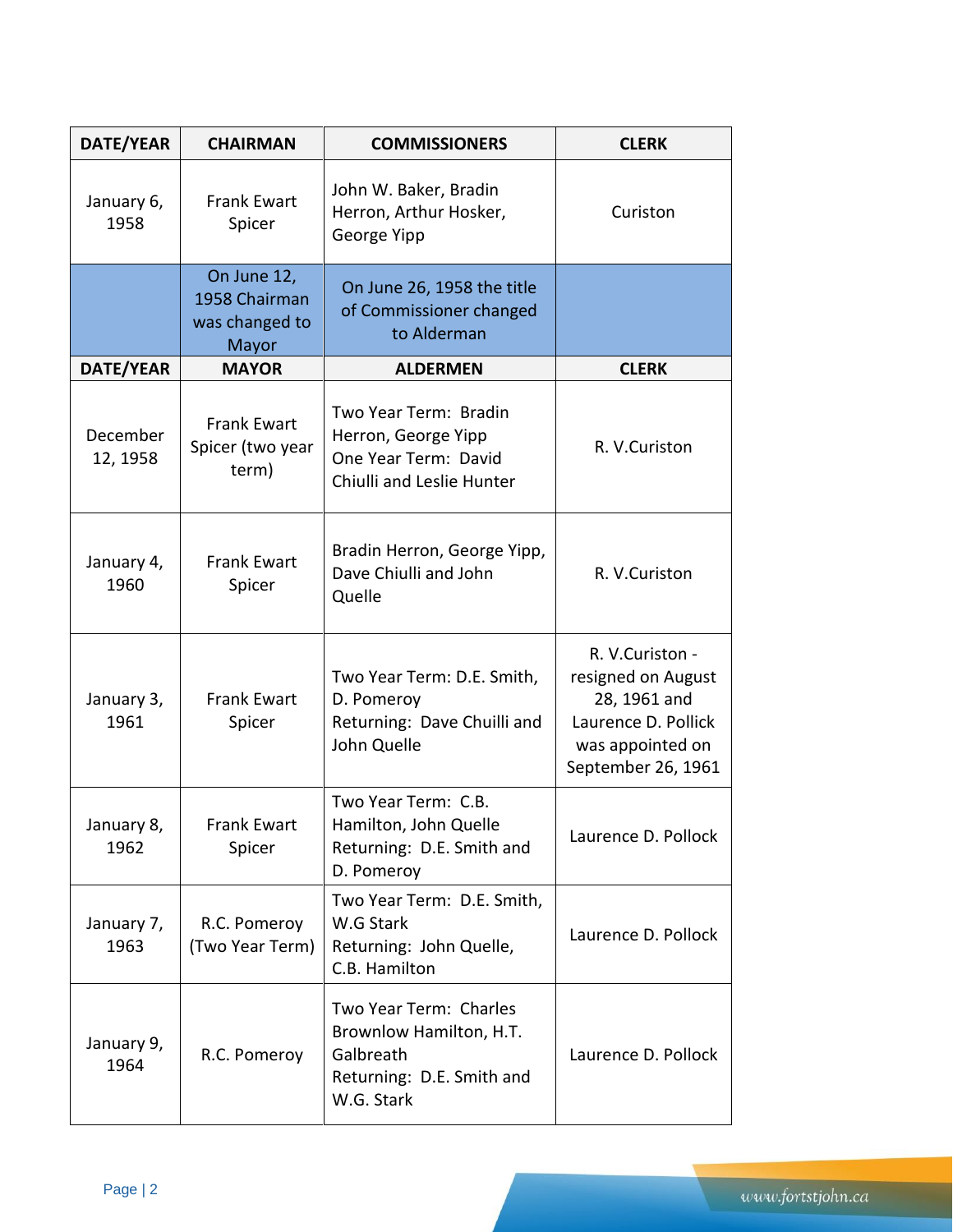| DATE/YEAR                                                                                                                | <b>MAYOR</b>                                               | <b>ALDERMEN</b>                                                                                                    | <b>CLERK</b>                                                                                              |
|--------------------------------------------------------------------------------------------------------------------------|------------------------------------------------------------|--------------------------------------------------------------------------------------------------------------------|-----------------------------------------------------------------------------------------------------------|
| January 4,<br>R.C. Pomeroy<br>(Two Year Term)<br>1965                                                                    |                                                            | Two Year Term: D.E. Smith,<br>W. G. Stark<br>Returning: Charles<br>Brownlow Hamilton, H.T.<br>Galbreath            | Laurence D. Pollick<br>resigned as of June<br>10, 1965 and A.A.<br>Wray was appointed<br>on the same date |
| January 3,<br>R.C. Pomeroy<br>1966                                                                                       |                                                            | Two Year Term: H.T.<br>Galbreath, Charles<br><b>Brownlow Hamilton</b><br>Returning: D.E. Smith and<br>W.G. Stark   | A.A. Wray resigned<br>as of March 31, 1966<br>and E.R. Crabbe was<br>appointed on May 2,<br>1966          |
|                                                                                                                          |                                                            | Clerk/Administrator title started being used on June 9, 1967                                                       |                                                                                                           |
| DATE/YEAR                                                                                                                | <b>MAYOR</b>                                               | <b>ALDERMEN</b>                                                                                                    | CLERK/<br><b>ADMINISTRATOR</b>                                                                            |
| January 3,<br>1967                                                                                                       | R.C. Pomeroy<br>(Two Year<br>Term)                         | Two Year Term: W.G.<br>Stark, P. Odermatt<br>Returning: Charles<br>Brownlow Hamilton, H.T.<br>Galbreath            | E.R. Crabbe                                                                                               |
| January 9,<br>1968                                                                                                       | R.C. Pomeroy                                               | Two Year Term: H.T.<br>Galbreath, Peter Frankiw<br>Returning: W.G. Stark, P.<br>Odermatt                           | E.R. Crabbe                                                                                               |
| April 30, 1968<br>(Amalgamation<br>with Village of<br>Aennofield) and<br>both Councils<br>governed until<br>January 1969 | Mayor $-$<br>R.C. Pomeroy<br>Deputy Mayor -<br>M.C. Clarke | Peter Frankiw, H.T.<br>Galbreath, P. Odermatt,<br>W.G. Stark, W. Smith, G.<br>Fox, W. Horst                        | FSJ<br>Clerk/Administrator<br>E.R. Crabbe<br>Aennofield Clerk C.<br>Allan                                 |
| January 6,<br>1969                                                                                                       | W.G. Stark<br>(Two Year<br>Term)                           | Two Year Term: M.C.<br>Clarke and K.W. Dixon<br>Returning: H.T. Galbreath,<br>Peter Frankiw, G. Fox,<br>W.L. Horst | E.R. Crabbe                                                                                               |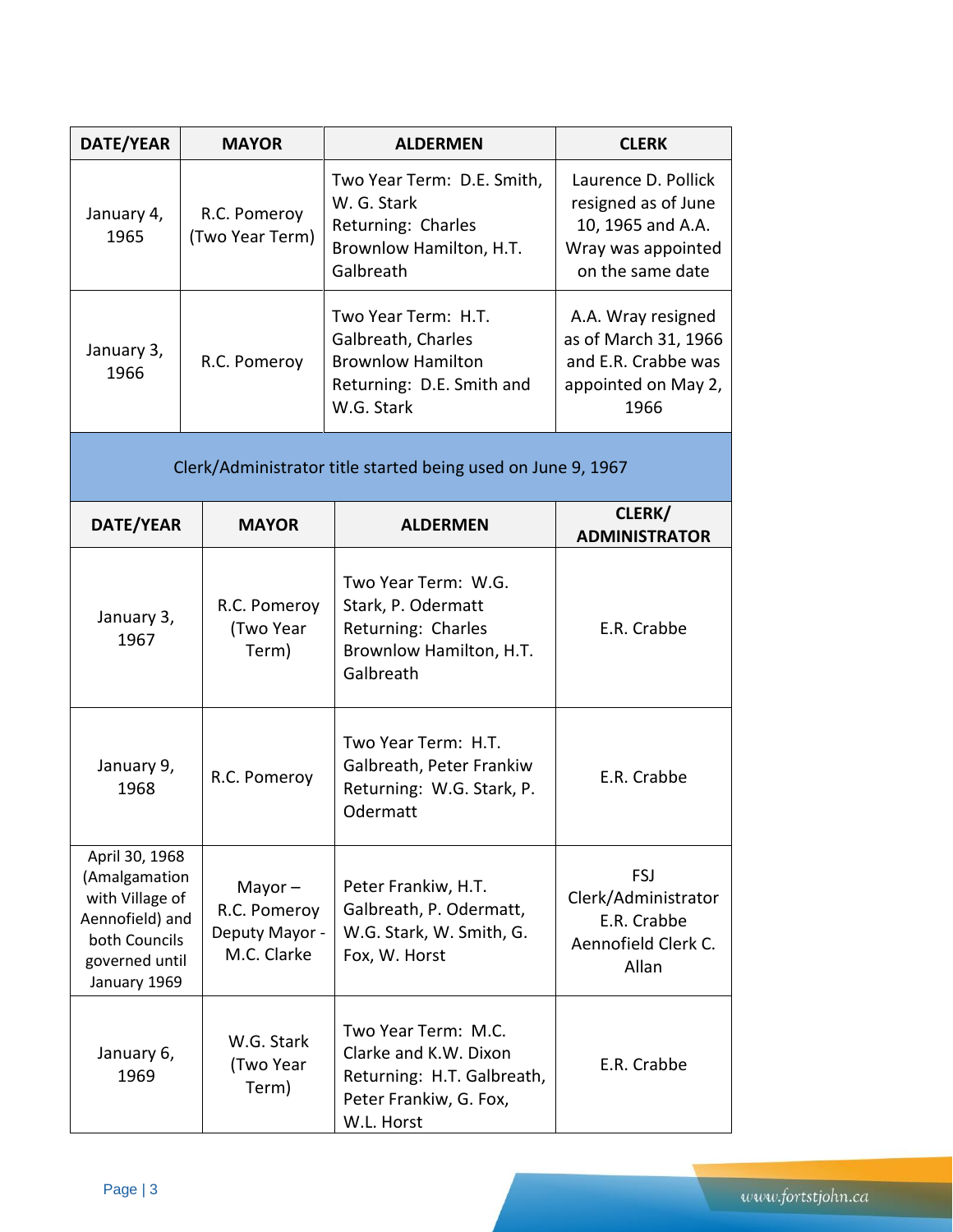|                                            |                                                                                                                                       | <b>ADMINISTRATOR</b>                                                                                                                                                 |
|--------------------------------------------|---------------------------------------------------------------------------------------------------------------------------------------|----------------------------------------------------------------------------------------------------------------------------------------------------------------------|
| W.G. Stark                                 | Two Year Term: H.T.<br>Galbreath, Peter Frankiw,<br>S. Fedoruk, J.A. Bartell<br>Returning: M.C. Clarke<br>and K.W. Dixon              | E.R. Crabbe                                                                                                                                                          |
| <b>Peter Frankiw</b><br>(Two Year<br>Term) | Two Year Term: M.C.<br>Clarke, K.W. Dixon, L.F.<br>Thomas and<br>Returning: S. Fedoruk,<br>H.T. Galbreath, J.A. Bartell               | E.R. Crabbe resigned<br>on June 30, 1971<br>and W.C. Allan was<br>appointed Acting<br>Clerk/Administrator<br>with appointment to<br>the role on<br>September 7, 1971 |
| <b>Peter Frankiw</b>                       | Two Year Term: R.J.<br>Davidson, L.A. Welsh, S.<br>Fedoruk, H.T. Galbreath<br>Returning: M.C. Clarke,<br>L.F. Thomas                  | W.C. Allan                                                                                                                                                           |
| Peter Frankiw<br>(Two Year<br>Term)        | Two Year Term: A.E.<br>Knight, M.W. Spicer, R.J.<br>Davidson<br>Returning: S. Fedoruk,<br>H.T. Galbreath, L.A. Welsh                  | W.C. Allan                                                                                                                                                           |
| Peter Frankiw                              | Two Year Term: H.T.<br>Galbreath, Charles<br>Brownlow Hamilton, R.J.<br>Howe<br>Returning: M.W. Spicer,<br>A.E. Knight, R.J. Davidson | W.C. Allan retired on<br>January 7, 1974 and<br>D.P. Ormond<br>appointed on the<br>same date                                                                         |
|                                            |                                                                                                                                       | $\sim$ Cetabra 30 1075 montion                                                                                                                                       |

Municipal Manager Bylaw presented at October 20, 1975 meeting. Electors voted to add a Municipal Manager position at the November 15, 1975 election.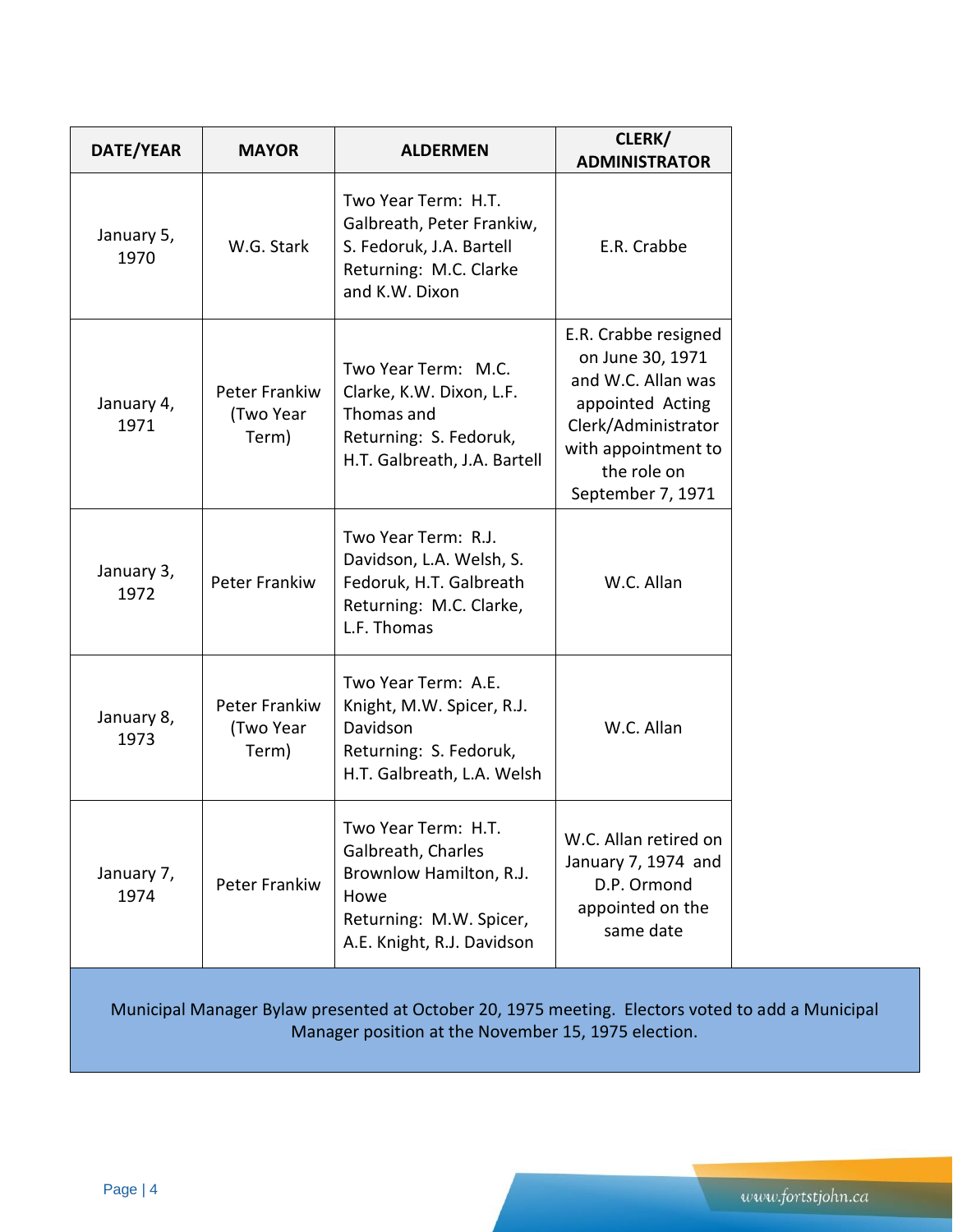| DATE/YEAR                                                          | <b>MAYOR</b>                        | <b>ALDERMEN</b>                                                                                                                                                                                                                                                | <b>CLERK</b>                                                                                                                                                               | <b>MUNICIPAL</b><br><b>MANAGER</b>                                                                                                        |
|--------------------------------------------------------------------|-------------------------------------|----------------------------------------------------------------------------------------------------------------------------------------------------------------------------------------------------------------------------------------------------------------|----------------------------------------------------------------------------------------------------------------------------------------------------------------------------|-------------------------------------------------------------------------------------------------------------------------------------------|
| January 6,<br>1975                                                 | Peter Frankiw<br>(Two Year Term)    | Two Year Term: Annette F.<br>Pearson, Brian E. Palmer,<br>John Wallace Gentles<br>Returning: HT. Galbreath,<br><b>Charles Brownlow</b><br>Hamilton, R.J. Howe                                                                                                  | D.P. Ormond<br>resigned as of June<br>15, 1975 and J.A.<br>Hardy was<br>appointed on August<br>18, 1975. Barry C.<br>Willis appointed City<br>Clerk on December<br>8, 1975 | J.A. Hardy appointed<br>the position of<br>Muncipal Manager on<br>December 8, 1975                                                        |
| January 5,<br>1976                                                 | Peter Frankiw                       | Two Year Term: H.T.<br>Galbreath, Charles<br>Brownlow Hamilton, R.J.<br>Howe<br>Returning: Annette F.<br>Pearson, Brian E. Palmer,<br>John Wallace Gentles                                                                                                     | Barry C. Willis                                                                                                                                                            | J.A. Hardy                                                                                                                                |
| January 3,<br>1977                                                 | Patrick D. Walsh<br>(Two Year Term) | H.T. Galbreath retired?<br>Two Year Term: John<br>Wallace Gentles, Joanne<br>Elizabeth Mucci, Brian<br>Eugene Archie Palmer,<br>Gerald A. Tucker<br>Returning: C.B. Hamilton,<br>R.J. Howe                                                                     | Barry C. Willis<br>resigned September<br>6, 1977                                                                                                                           | J.A. Hardy                                                                                                                                |
| December<br>5, 1977<br>Inaugural<br>Meeting for<br>1978<br>Council | Patrick D. Walsh                    | Aldermen Hamilton and<br>Howe retired.<br>Two Year Term: Margaret<br>Elizabeth (Beth) Todrick,<br><b>Charles Brownlow</b><br>Hamilton, Leslie Edward<br>Hunter<br>Returning: Joanne<br>Elizabeth Mucci, John<br>Wallace Gentles, Brian<br>Eugene Archie Palmer | September 11, 1978<br>- Roy Blackwood<br>(appointed dual<br>roles)                                                                                                         | J.A. Hardy retired on<br>August 28, 1978.<br>Roy Blackwood was<br>appointed on<br>September 11, 1978<br>as Municipal Manager<br>and Clerk |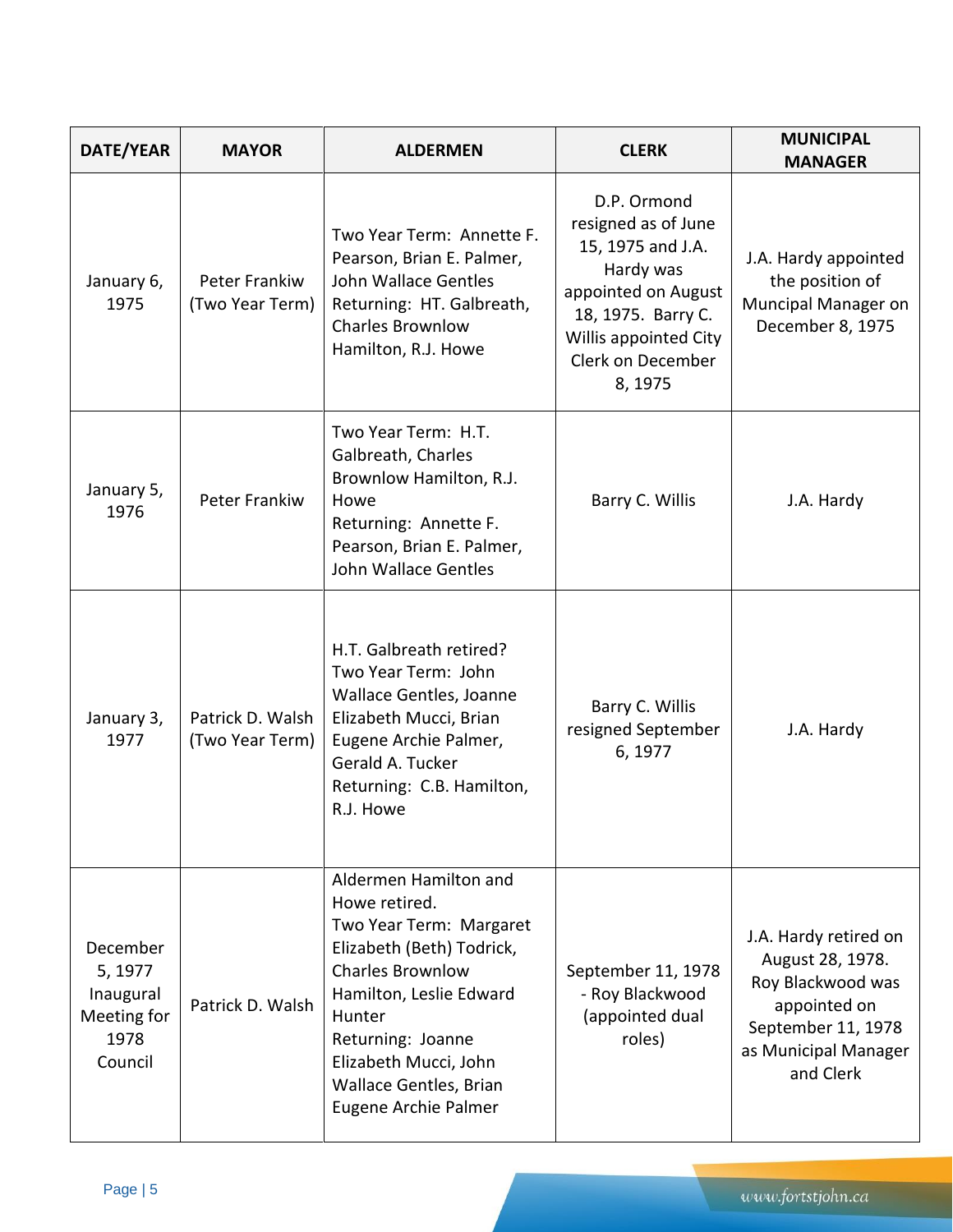| DATE/YEAR                                                              | <b>MAYOR</b>                                            | <b>ALDERMEN</b>                                                                                                                                                                                    | <b>CLERK</b>                                                                  | <b>MUNICIPAL</b><br><b>MANAGER</b> |
|------------------------------------------------------------------------|---------------------------------------------------------|----------------------------------------------------------------------------------------------------------------------------------------------------------------------------------------------------|-------------------------------------------------------------------------------|------------------------------------|
| December<br>4, 1978<br>Inaugural<br>Meeting for<br>1979<br>Council     | Patrick D. Walsh<br>(Two Year Term)                     | Two Year Term: Brian<br>Eugene Archie Palmer,<br>Joanne Elizabeth Mucci,<br>John Bradin Herron<br>Returning: Charles<br>Brownlow Hamilton, John<br>Wallace Gentles, Leslie<br><b>Edward Hunter</b> | Roy Blackwood until<br>October 4, 1979<br>when Stan E. Kary<br>was appointed. | Roy Blackwood                      |
| December<br>3, 1979<br>Inaugural<br>Meeting for<br>the 1980<br>Council | Patrick D. Walsh                                        | Two Year Term: Leslie<br>Edward Hunter, Benjamin<br>Klassen and David Edward<br><b>Bodnar</b><br>Returning: Joanne E. Mucci,<br>John Bradin Herron                                                 | Stan E. Kary                                                                  | Roy Blackwood                      |
| December<br>8,1980<br>Inaugural<br>Meeting for<br>1981<br>Council      | <b>Brian Eugene</b><br>Archie Palmer<br>(Two Year Term) | Two Year Term: Wayne<br>Richard Gretzinger, John<br>Bradin Herron, Jack J.<br>Temple<br>Returning: Benjamin<br>Klassen, D.E. Fraser, David<br><b>Edward Bodnar</b>                                 | Stan E. Kary                                                                  | Roy Blackwood                      |
| December<br>7, 1981<br>Inaugural<br>Meeting for<br>1982<br>Council     | <b>Brian Eugene</b><br>Archie Palmer                    | Two Year Term: David<br>Edward Bodnar, Ella Doreen<br>Fraser, Joanne Elizabeth<br>Mucci<br>Returning: Wayne Richard<br>Gretzinger, John Bradin<br>Herron, Jack J. Temple                           | Stan E. Kary                                                                  | Roy Blackwood                      |
| December<br>6, 1982 for<br>1983<br>Council                             | <b>Brian Eugene</b><br>Archie Palmer<br>(Two Year Term) | Two Year Term: Margaret<br>Elizabeth (Beth) Todrick,<br>Wayne Richard Gretzinger,<br>Jack J. Temple<br>Returning: Joanne<br>Elizabeth Mucci, David<br>Edward Bodnar, John<br><b>Bradin Herron</b>  | Stan E. Kary                                                                  | Roy Blackwood                      |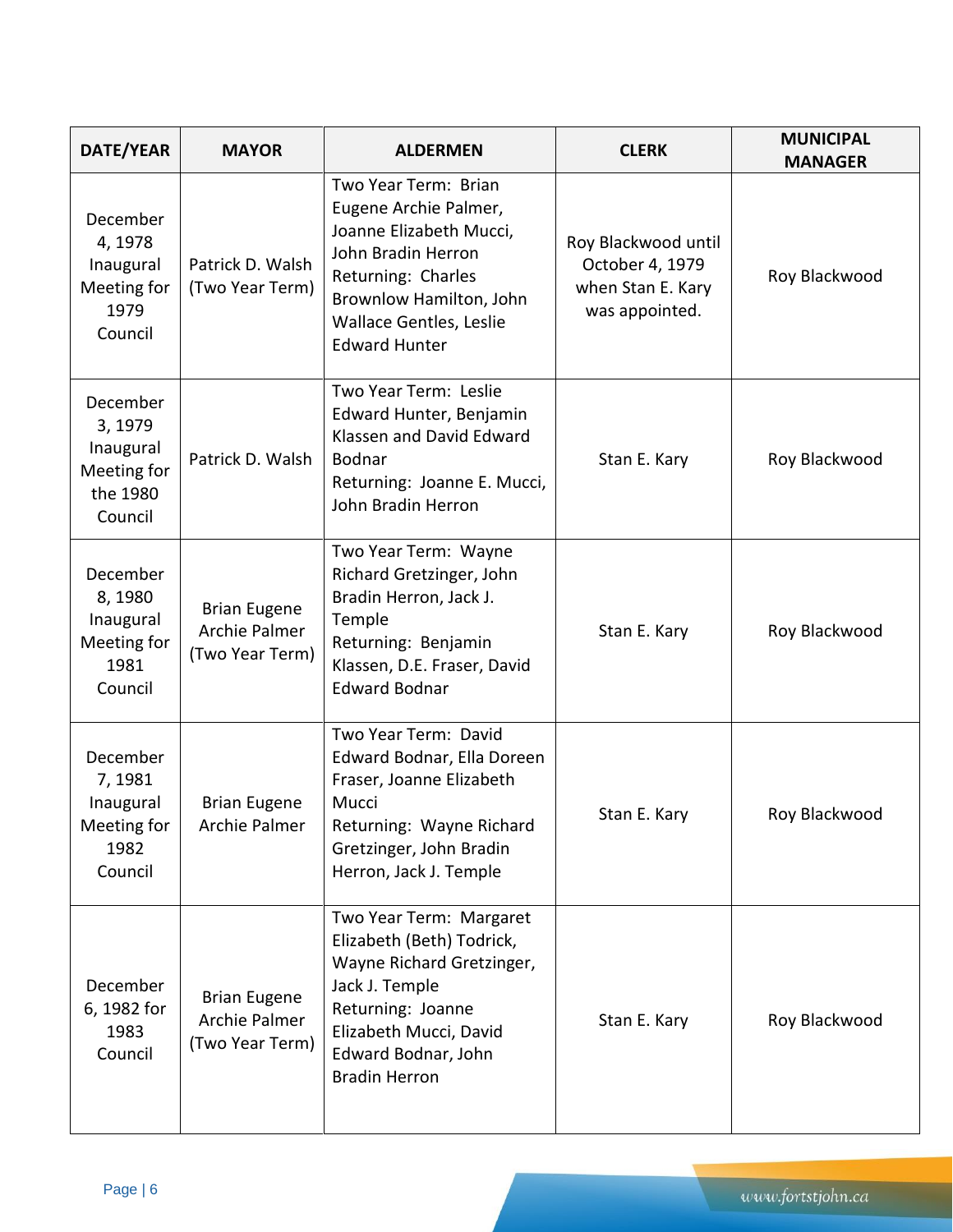| DATE/YEAR                                                          | <b>MAYOR</b>                                                   | <b>ALDERMEN</b>                                                                                                                                                             | <b>CLERK</b>                                                                                                                        | <b>MUNICIPAL</b><br><b>MANAGER</b>                                              |
|--------------------------------------------------------------------|----------------------------------------------------------------|-----------------------------------------------------------------------------------------------------------------------------------------------------------------------------|-------------------------------------------------------------------------------------------------------------------------------------|---------------------------------------------------------------------------------|
| December<br>5, 1983<br>Inaugural<br>Meeting for<br>1984<br>Council | <b>Brian Eugene</b><br>Archie Palmer                           | Two Year Term: David<br>Edward Bodnar, Eric I.<br>Graham, Earl E. Little<br>Returning: Wayne Richard<br>Gretzinger, Jack J. Temple,<br>Margaret Elizabeth (Beth)<br>Todrick | Stan E. Kary                                                                                                                        | Roy Blackwood                                                                   |
| December<br>4,1984<br>Inaugural<br>Meeting for<br>1985<br>Council  | <b>Brian Eugene</b><br><b>Archie Palmer</b><br>(Two Year Term) | Two Year Term: Wayne<br>Richard Gretzinger, Jack J.<br>Temple, Ella Doreen Fraser<br>Returning: David Edward<br>Bodnar, Eric I. Graham, Earl<br>E. Little                   | Stan E. Kary                                                                                                                        | Roy Blackwood                                                                   |
| December<br>2, 1985<br>Inaugural<br>Meeting for<br>1986<br>Council | <b>Brian Eugene</b><br>Archie Palmer                           | Two Year Term: David<br>Edward Bodnar, Earl E.<br>Little, Eric I. Graham<br>Returning: Jack J. Temple,<br>Wayne Richard Gretzinger,<br>Ella Doreen Fraser                   | Stan E. Kary                                                                                                                        | Roy H. Blackwood                                                                |
| December<br>6,1986<br>Inaugural<br>Meeting for<br>1987<br>Council  | Patrick D. Walsh<br>(Two Year Term)                            | Two Year Term: Wayne<br>Richard Gretzinger, Stephen<br>H. Thorlakson, Peter<br>Vandergugten<br>Returning: David Edward<br>Bodnar, Earl E. Little, Eric I.<br>Graham         | Stan E. Kary                                                                                                                        | Roy H. Blackwood                                                                |
| December<br>7,1987<br>Inaugural<br>Meeting for<br>1988<br>Council  | Patrick D. Walsh                                               | Two Year Term: David<br>Edward Bodnar, Earl E.<br>Little, Jack Keough<br>Returning: Wayne Richard<br>Gretzinger, Stephen H.<br>Thorlakson, Peter<br>Vandergugten            | Stan E. Kary -<br>appointed to<br><b>Municipal Manager</b><br>on October 1, 1987<br>Barbara Jackman<br>appointed as Deputy<br>Clerk | Roy H. Blackwood<br>retired and Stan E.<br>Kary appointed on<br>October 1, 1987 |
| December<br>5,1988<br>Inaugural<br>Meeting for<br>1989<br>Council  | Patrick D. Walsh<br>(Two Year Term)                            | Two Year Term: Stephen H.<br>Thorlakson, Peter<br>Vandergugten, Norman G.<br>Dartnell<br>Returning: David Edward<br>Bodnar, Earl E. Little, Jack<br>Keough                  | Barbara Jackman -<br>Deputy Clerk                                                                                                   | Stan E. Kary                                                                    |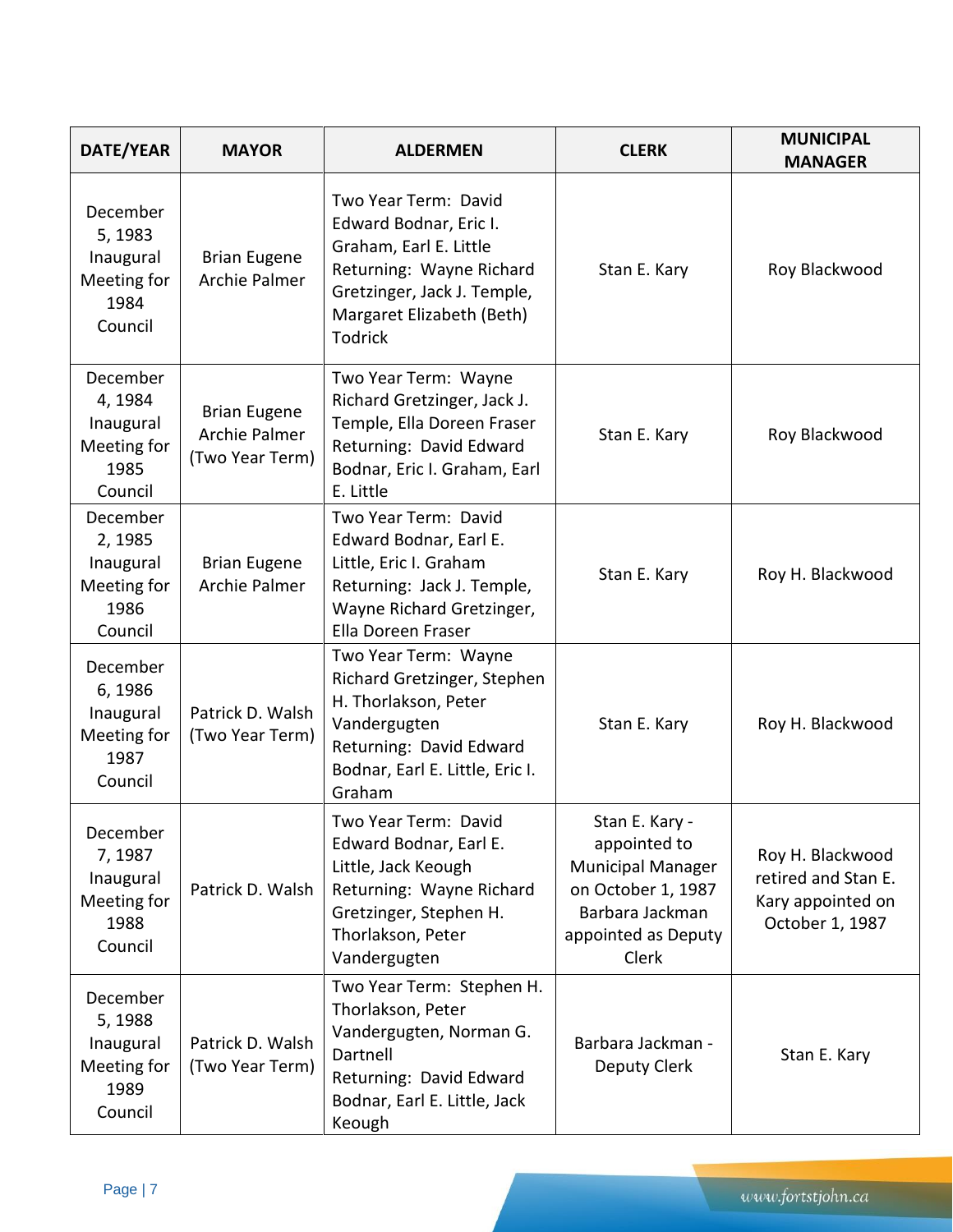| DATE/YEAR                                                                    | <b>MAYOR</b>             | <b>ALDERMEN</b>                                                                                                                                                                                                                   | <b>CLERK</b>                                                                                                                                                                                               | <b>MUNICIPAL</b><br><b>MANAGER</b>                                                                                                                                 |
|------------------------------------------------------------------------------|--------------------------|-----------------------------------------------------------------------------------------------------------------------------------------------------------------------------------------------------------------------------------|------------------------------------------------------------------------------------------------------------------------------------------------------------------------------------------------------------|--------------------------------------------------------------------------------------------------------------------------------------------------------------------|
| December<br>4,1989<br>Inaugural<br>Meeting for<br>1990<br>Council            | Patrick D. Walsh         | Two Year Term: Stephen H.<br>Thorlakson, Peter<br>Vandergugten, Norman G.<br>Dartnell<br>Returning: David Edward<br>Bodnar, Earl E. Little, Jack<br>Keough, Pat Pimm                                                              | Barbara Jackman -<br>Deputy Clerk                                                                                                                                                                          | Stan E. Kary                                                                                                                                                       |
| May 28,<br>1990 to<br>December<br>1990                                       | Patrick D. Walsh         | <b>Councillor Dartnell resigned</b><br>effective April 16, 1990<br>Jean Pryndik elected in by-<br>election.<br>Returning: Stephen H.<br>Thorlakson, Peter<br>Vandergugten, David<br>Edward Bodnar, Earl E.<br>Little, Jack Keough | Barbara Jackman -<br><b>Deputy Clerk</b>                                                                                                                                                                   | Stan E. Kary                                                                                                                                                       |
|                                                                              |                          | In 1990 the Province eliminated the annual election process and initiated three year terms                                                                                                                                        |                                                                                                                                                                                                            |                                                                                                                                                                    |
| December<br>3,1990<br>Inaugural<br>Meeting for<br>1991 to<br>1993<br>Council | Stephen H.<br>Thorlakson | Peter Vandergugten, Jack<br>Keough, Jean Pryndik,<br>Audrey Bartell, Frank Koop,<br>David Edward Bodnar                                                                                                                           | Barbara Jackman -<br>Deputy Clerk<br>Doug Ruttan appointed<br>to Municipal Clerk<br>position effective May<br>1, 1991.<br>Doug Ruttan appointed<br>Director of<br>Administration on<br>September 28, 1992. | Stan E. Kary retired<br>on June 30, 1992.<br>Doug Ruttan was<br><b>Acting City</b><br>Manager until<br>Colin Griffith's<br>appointment on<br>September 14,<br>1992 |
|                                                                              |                          | July 20, 1992 Alderman changed to Councillor<br>September 14, 1992 Municipal Manager changed to City Manager                                                                                                                      |                                                                                                                                                                                                            |                                                                                                                                                                    |
| DATE/YEAR                                                                    | <b>MAYOR</b>             | <b>COUNCILLORS</b>                                                                                                                                                                                                                | <b>CLERK</b>                                                                                                                                                                                               | <b>CITY MANAGER</b>                                                                                                                                                |
| December<br>1993 to<br>December<br>1996                                      | Stephen H.<br>Thorlakson | Peter Vandergugten,<br>Jeanne Pryndik, Audrey<br>Bartell, Frank Koop, Joseph<br>Kirschner, Pat Pimm                                                                                                                               | Doug Ruttan resigned<br>as of November 29,<br>1995 and Barbara<br>Jackman was appointed<br><b>Acting City Clerk</b>                                                                                        | Colin Griffith                                                                                                                                                     |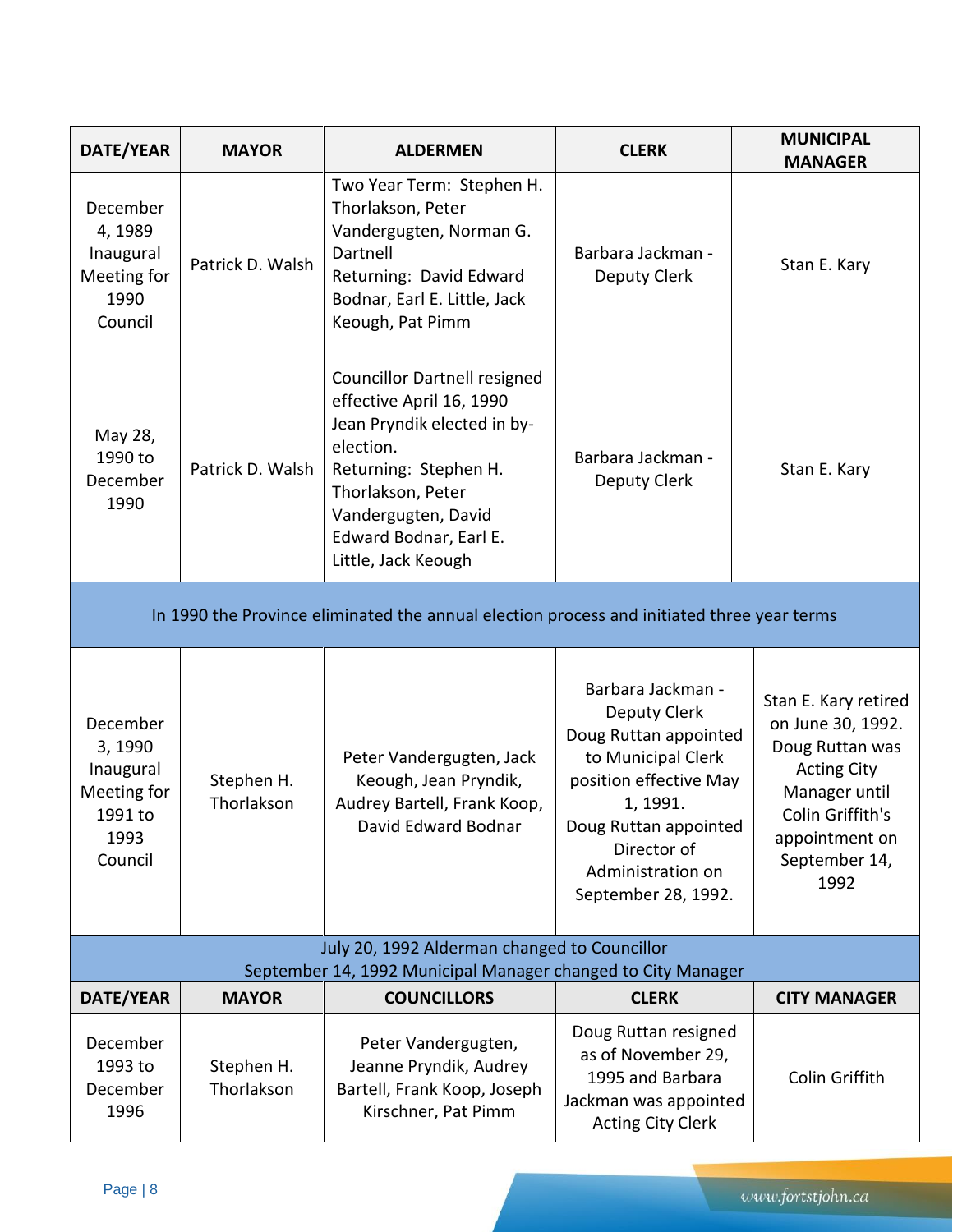| DATE/YEAR                                 | <b>MAYOR</b>             | <b>COUNCILLORS</b>                                                                                                                                                                                                                 | <b>CLERK</b>                                                                                                                                                                                                                                                                                                                                  | <b>CITY MANAGER</b>                                                                                            |
|-------------------------------------------|--------------------------|------------------------------------------------------------------------------------------------------------------------------------------------------------------------------------------------------------------------------------|-----------------------------------------------------------------------------------------------------------------------------------------------------------------------------------------------------------------------------------------------------------------------------------------------------------------------------------------------|----------------------------------------------------------------------------------------------------------------|
| December<br>1996 to<br>December<br>1998   | Stephen H.<br>Thorlakson | Audrey Bartell, Peter<br>Vandergugten, Pat Pimm,<br>Jeanne Pryndik, Brian<br>Churchill, Ian Forsyth                                                                                                                                | Carol Susak promoted<br>to Director of<br>Administration and<br>Development on May<br>12, 1997<br>Barbara Jackman<br>retained Acting City<br>Clerk position                                                                                                                                                                                   | Colin Griffith                                                                                                 |
| October 13,<br>1998 -<br>December<br>1999 | Stephen H.<br>Thorlakson | Councillor Forsyth resigned<br>effective August 17, 1998.<br>Don Stewart elected in by-<br>election and sworn in on<br>October 13, 1998.<br>Peter Vandergugten,<br>Jeanne Pryndik, Audrey<br>Bartell, Brian Churchill, Pat<br>Pimm | Robert Kelly appointed<br>City Clerk on July 27,<br>1998<br>Carol Susak retained<br>Director of Corporate<br>Services position                                                                                                                                                                                                                | Colin Griffith                                                                                                 |
| December<br>1999 to<br>December<br>2002   | Stephen H.<br>Thorlakson | Pat Pimm, Jeanne Pryndik,<br>Karen Simpson, Don<br>Stewart, Peter<br>Vandergugten, Brian<br>Churchill                                                                                                                              | Robert Kelly - City Clerk<br>left the organization as<br>of May 8, 2000<br>Barbara Jackman<br>appointed City Clerk on<br>May 16, 2000 and<br>retired on June 30,<br>2001<br>Carol Susak - appointed<br>to Director of<br>Corporate<br>Administration on<br>February 12, 2001 and<br>City Clerk<br>responsibilities were<br>added to this role | Colin Griffith<br>retired as of<br>November 30,<br>2002 and John<br>Locher appointed<br>on December 1,<br>2002 |
| December<br>2002 to<br>December<br>2005   | Stephen H.<br>Thorlakson | Jim Eglinski, Pat Pimm,<br>Karen Simpson, Don<br>Stewart, Peter<br>Vandergugten, Julie Vander<br>Linden                                                                                                                            | Carol Susak, Director of<br>Corporate<br>Administration                                                                                                                                                                                                                                                                                       | John Locher                                                                                                    |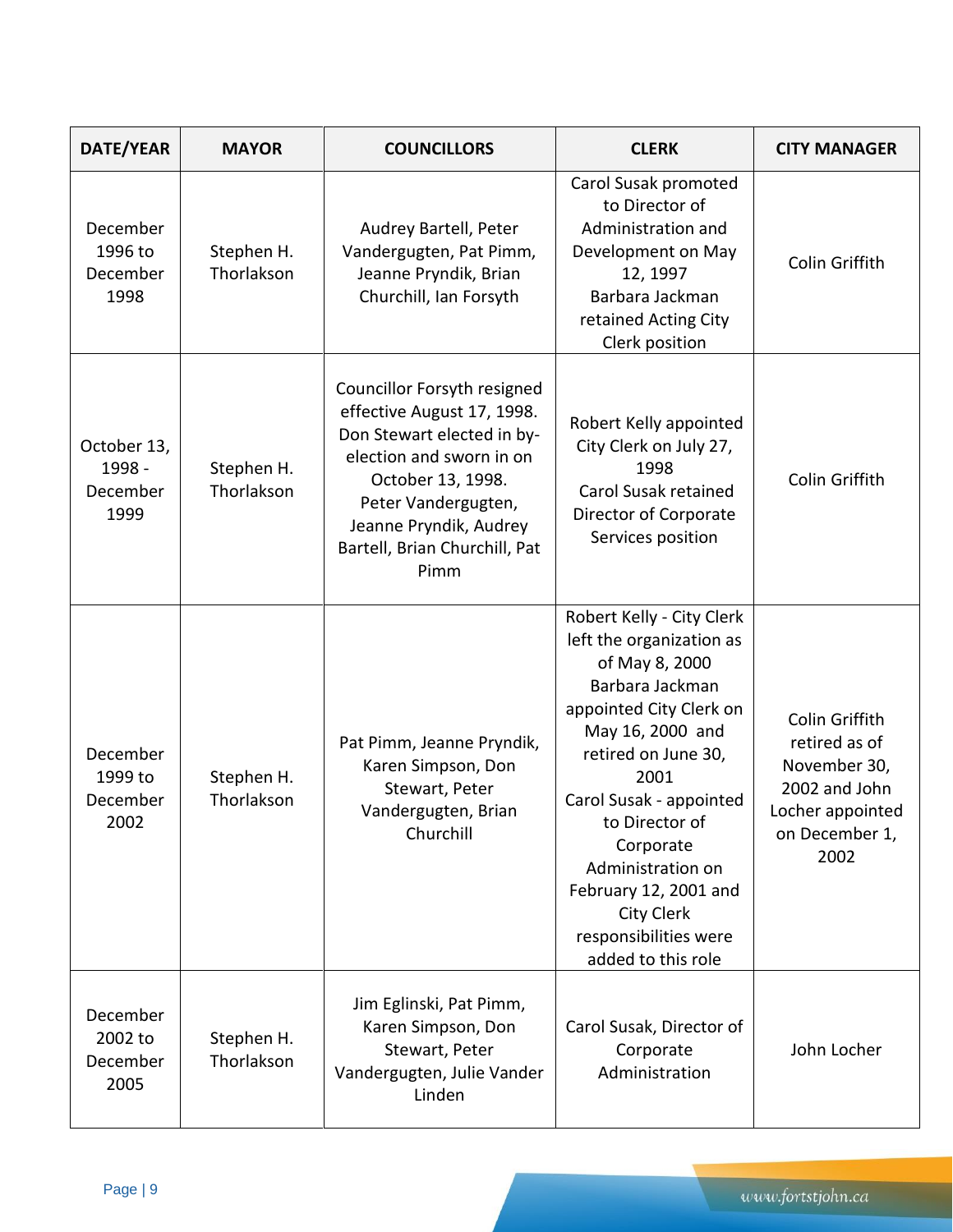| DATE/YEAR                                    | <b>MAYOR</b>       | <b>COUNCILLORS</b>                                                                                                                                                                                                                                   | <b>CLERK</b>                                                                                                                                                                                                                                                                                                               | <b>CITY MANAGER</b>                                                                                                                                                                   |
|----------------------------------------------|--------------------|------------------------------------------------------------------------------------------------------------------------------------------------------------------------------------------------------------------------------------------------------|----------------------------------------------------------------------------------------------------------------------------------------------------------------------------------------------------------------------------------------------------------------------------------------------------------------------------|---------------------------------------------------------------------------------------------------------------------------------------------------------------------------------------|
| December<br>2005 to<br><b>June 2006</b>      | Jim Eglinski       | Dan Davies, Karen Simpson,<br>Don Irwin, Don Stewart,<br>Larry Evans, Lori Ackerman                                                                                                                                                                  | Carol Susak, Director of<br>Corporate<br>Administration                                                                                                                                                                                                                                                                    | John Locher                                                                                                                                                                           |
| October 30,<br>2006 to<br>November<br>2008   | Jim Eglinski       | <b>Councillor Don Stewart</b><br>passed away in June 2006.<br><b>Bruce Christensen was</b><br>elected in a by-election and<br>sworn in on October 30,<br>2006<br>Dan Davies, Karen Simpson,<br>Don Irwin, Don Stewart,<br>Larry Evans, Lori Ackerman | Carol Susak, Director of<br>Corporate<br>Administration left the<br>organization on June<br>13, 2007.<br>Janet Prestley<br>appointed Acting<br>Director of Corporate<br>Administration<br>effective June 25, 2007<br>and appointed Director<br>of Legislative and<br><b>Administrative Services</b><br>on October 12, 2007 | John Locher left<br>the organization on<br>June 13, 2007<br>Jim Rogers<br>appointed Acting<br>City Manager until<br>October 2007.<br>Dianne Hunter<br>appointed on<br>October 9, 2007 |
| December<br>2008 to<br>December<br>2011      | <b>Bruce Lantz</b> | Lori Ackerman, Trevor<br>Bolin, Bruce Christensen,<br>Dan Davies, Larry Evans,<br>Don Irwin                                                                                                                                                          | Janet Prestley, Director<br>of Legislative and<br><b>Administrative Services</b>                                                                                                                                                                                                                                           | Dianne Hunter                                                                                                                                                                         |
| December<br>2011 to<br>December<br>2014      | Lori Ackerman      | Trevor Bolin, Bruce<br>Christensen, Dan Davies,<br>Larry Evans, Gord Klassen,<br><b>Byron Stewart</b>                                                                                                                                                | Janet Prestley, Director<br>of Legislative and<br><b>Administrative Services</b>                                                                                                                                                                                                                                           | Dianne Hunter                                                                                                                                                                         |
| December<br>2014 to<br>September<br>22, 2017 | Lori Ackerman      | Trevor Bolin, Bruce<br>Christensen, Dan Davies,<br>Larry Evans, Gord Klassen,<br><b>Byron Stewart</b>                                                                                                                                                | Janet Prestley, Director<br>of Legislative and<br><b>Administrative Services</b>                                                                                                                                                                                                                                           | Dianne Hunter                                                                                                                                                                         |